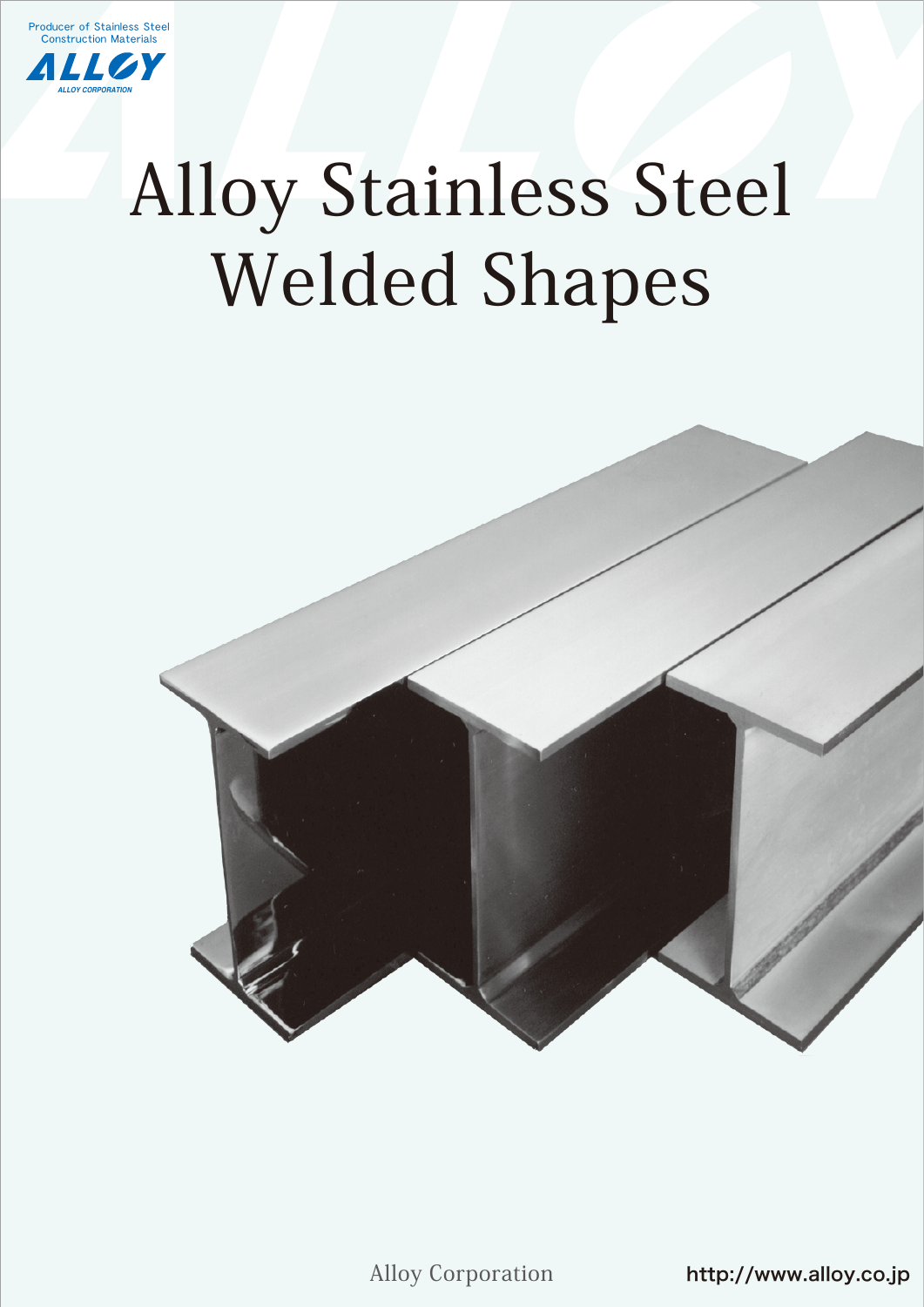

#### Alloy Stainless Steel Welded Shapes



#### Manufacturable Range

|            | Width   | Thickness  |          |  |  |
|------------|---------|------------|----------|--|--|
| Height (H) | 75-1100 | web(t1)    | $5-25$   |  |  |
| Sides (B)  | 50-400  | flange(t2) | $5 - 30$ |  |  |



▲Standard cross section



▲Manufacturing of special shapes

\*When flange sheet thickness (t2) is 12mm or greater, from height (H) 200 and Side (B) 175 and greater can be manufactured. \*As steel sheets are manufactured after being cut, Sides (B) and Height (H) can be freely manufactured in 1-mm increments. \*Sizes outside the manufacturable range and product fabrication can also be considered. Please inquire with a sales representative. (Example)

Manufacturing of H < B cross section

Manufacturing of welded channel steel, welded T-beam steel, and manufacturing of other welded shaped steel with special cross sections Handling of groove fabrication, perforation, scrap processing and other processes

## List of Standard Sizes and Cross-Sectional Performance

Material Quality: SUS304 ( JIS G4304 )

| (mm)        |          |            |          | <b>Standard Cross-sectional Dimensions</b> |                   | mass per<br>meter | Item with<br>standard<br>length (6m) | Area of<br>section<br>(cm <sup>2</sup> ) |                    | Moment of<br>Inertia of area<br>(cm <sup>4</sup> ) | Radius of<br>gyration<br>(cm) |      | section<br>modulus<br>$\rm (cm^3)$ |        |
|-------------|----------|------------|----------|--------------------------------------------|-------------------|-------------------|--------------------------------------|------------------------------------------|--------------------|----------------------------------------------------|-------------------------------|------|------------------------------------|--------|
| Height<br>н |          | Width<br>B |          | W-thickness<br>t1                          | F-thickness<br>t2 | (kg/m)            | Weight<br>(kg)                       | a                                        | $\mathsf{I}\times$ | Iу                                                 | ix                            | iy   | Zx                                 | Zy     |
| 75          | $\times$ | 75         | $\times$ | 5                                          | 8                 | 11.9              | 71.1                                 | 14.950                                   | 143.9              | 56.3                                               | 3.10                          | 1.94 | 38.36                              | 15.02  |
| 100         | X        | 100        | $\times$ | 6                                          | 8                 | 16.7              | 100.1                                | 21.040                                   | 369.0              | 133.5                                              | 4.19                          | 2.52 | 73.81                              | 26.70  |
| 125         | $\times$ | 125        | $\times$ | $\overline{7}$                             | 9                 | 23.8              | 142.7                                | 29.990                                   | 829.9              | 293.3                                              | 5.26                          | 3.13 | 132.78                             | 46.92  |
| 148         | X        | 100        | $\times$ | 6                                          | 9                 | 20.5              | 122.8                                | 25,800                                   | 980.5              | 150.2                                              | 6.16                          | 2.41 | 132.50                             | 30.05  |
| 150         | $\times$ | 150        | $\times$ | 8                                          | 10                | 32.0              | 192.8                                | 40.400                                   | 1.619.0            | 563.1                                              | 6.33                          | 3.73 | 215.86                             | 75.07  |
| 200         | X        | 100        | $\times$ | 6                                          | 8                 | 21.4              | 128.7                                | 27.040                                   | 1.786.9            | 133.7                                              | 8.13                          | 2.22 | 178.69                             | 26.73  |
| 200         | $\times$ | 200        | $\times$ | 8                                          | 12                | 49.2              | 295.4                                | 62.080                                   | 4.610.5            | 1.600.8                                            | 8.62                          | 5.08 | 461.05                             | 160.08 |
| 250         | X        | 125        | $\times$ | 6                                          | 9                 | 28.9              | 173.3                                | 36.420                                   | 3.892.9            | 293.4                                              | 10.34                         | 2.84 | 311.43                             | 46.94  |
| 250         | $\times$ | 250        | $\times$ | 9                                          | 14                | 71.4              | 428.1                                | 89.980                                   | 10.578.8           | 3.647.2                                            | 10.84                         | 6.37 | 846.30                             | 291.77 |
| 300         | X        | 300        | $\times$ | 10                                         | 16                | 97.4              | 584.3                                | 122.800                                  | 20.982.0           | 7.202.2                                            | 13.07                         | 7.66 | 398.80                             | 480.15 |

## Manufactured Steel Types

\*Please inquire about steel types other than SUS304, SUS316 and SUS316L.

|                        | Austenitic Stainless Steel : JIS G4304 / SUS304 · SUS316 · SUS316L · SUS309S · SUS310S |
|------------------------|----------------------------------------------------------------------------------------|
| Duplex Stainless Steel | $\pm$ JIS G4304 / SUS329J3L $\cdot$ SUS329J4L $\cdot$ SUS821L1 $\cdot$ SUS323L         |
|                        | $:$ S32304 $\cdot$ S31803 $\cdot$ S32750                                               |
| Aluminum               | : JIS H4000 / A5083                                                                    |
| Titanium               | : JIS H4600 / TP340H                                                                   |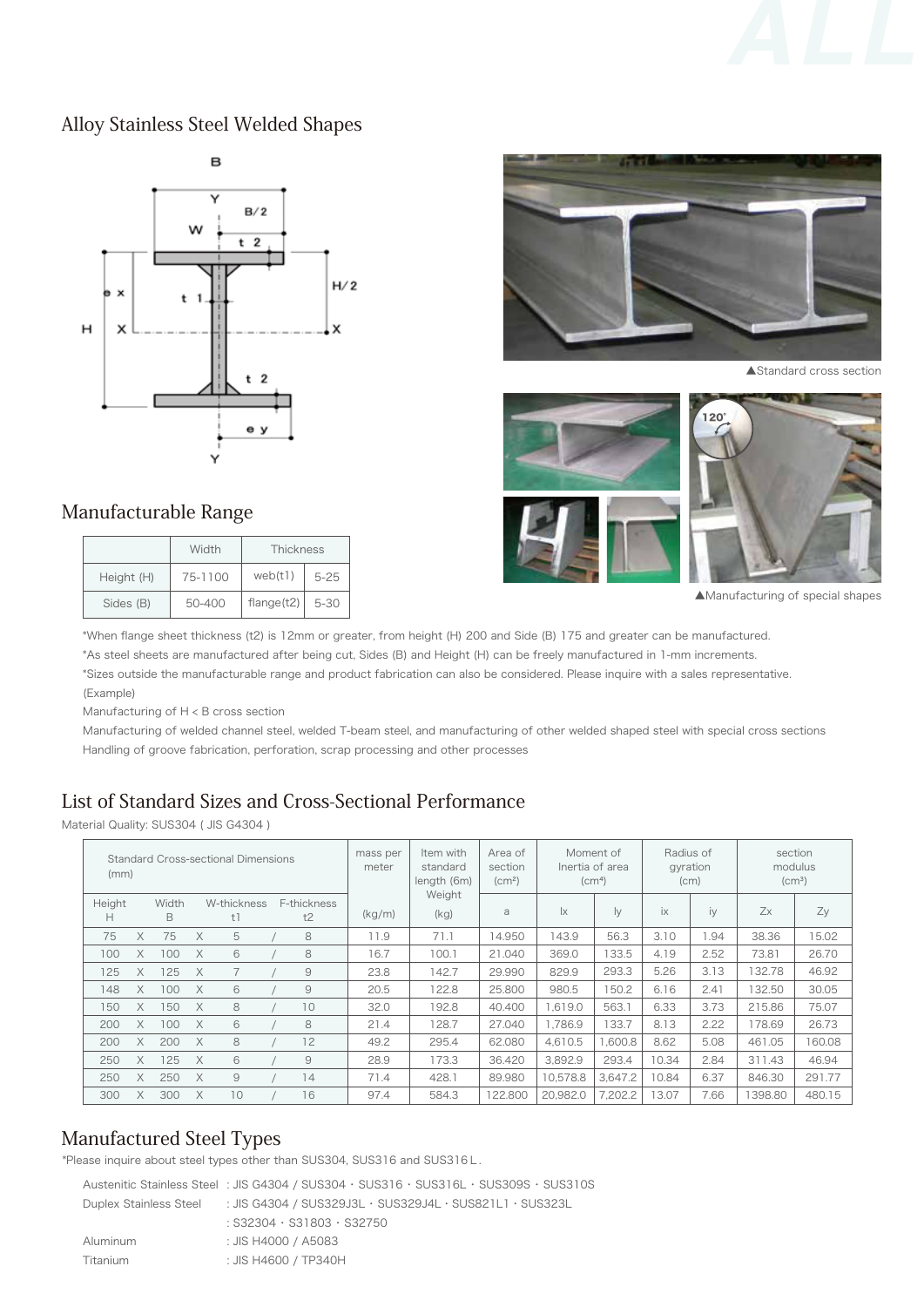

# Product Specifications

| <b>Dimensional Allowances</b>                                                                    | (mm)                                                              |  |  |  |  |  |
|--------------------------------------------------------------------------------------------------|-------------------------------------------------------------------|--|--|--|--|--|
| Category                                                                                         | Allowance                                                         |  |  |  |  |  |
| Height(H)<br>H≦300<br>300 <h≦600<br>600<h< td=""><td>±2.0<br/>±3.0<br/>±4.0</td></h<></h≦600<br> | ±2.0<br>±3.0<br>±4.0                                              |  |  |  |  |  |
| Sides(B)                                                                                         | ±2.0                                                              |  |  |  |  |  |
| Center Deviation(C)<br>$b_1$<br>b <sub>2</sub>                                                   | ±2.0<br>$C = \frac{(b_1 - b_2)}{2}$                               |  |  |  |  |  |
| Squareness(T)<br>Τ                                                                               | 1.2% of sides (B) or less<br>However, minimum<br>allowance is 2.0 |  |  |  |  |  |
| Length                                                                                           | $-0, +40$                                                         |  |  |  |  |  |
| <b>Bending</b>                                                                                   | 0.2% of length or less                                            |  |  |  |  |  |
| Web Bending(e)<br>e<br>Not applied for $t \leq 6$                                                | $H/150$ or less<br>However, minimum<br>allowance is 5.0           |  |  |  |  |  |
| Thickness(t1, t2)                                                                                | JIS allowance for steel<br>sheets (JISG4304)                      |  |  |  |  |  |

# Tensile Testing

Test Specimen: SUS304 ( JIS G4304 ) BH100x100x6/8



▲ Welded spot penetration state △ After tensile testing



(\*fracture of base material part)